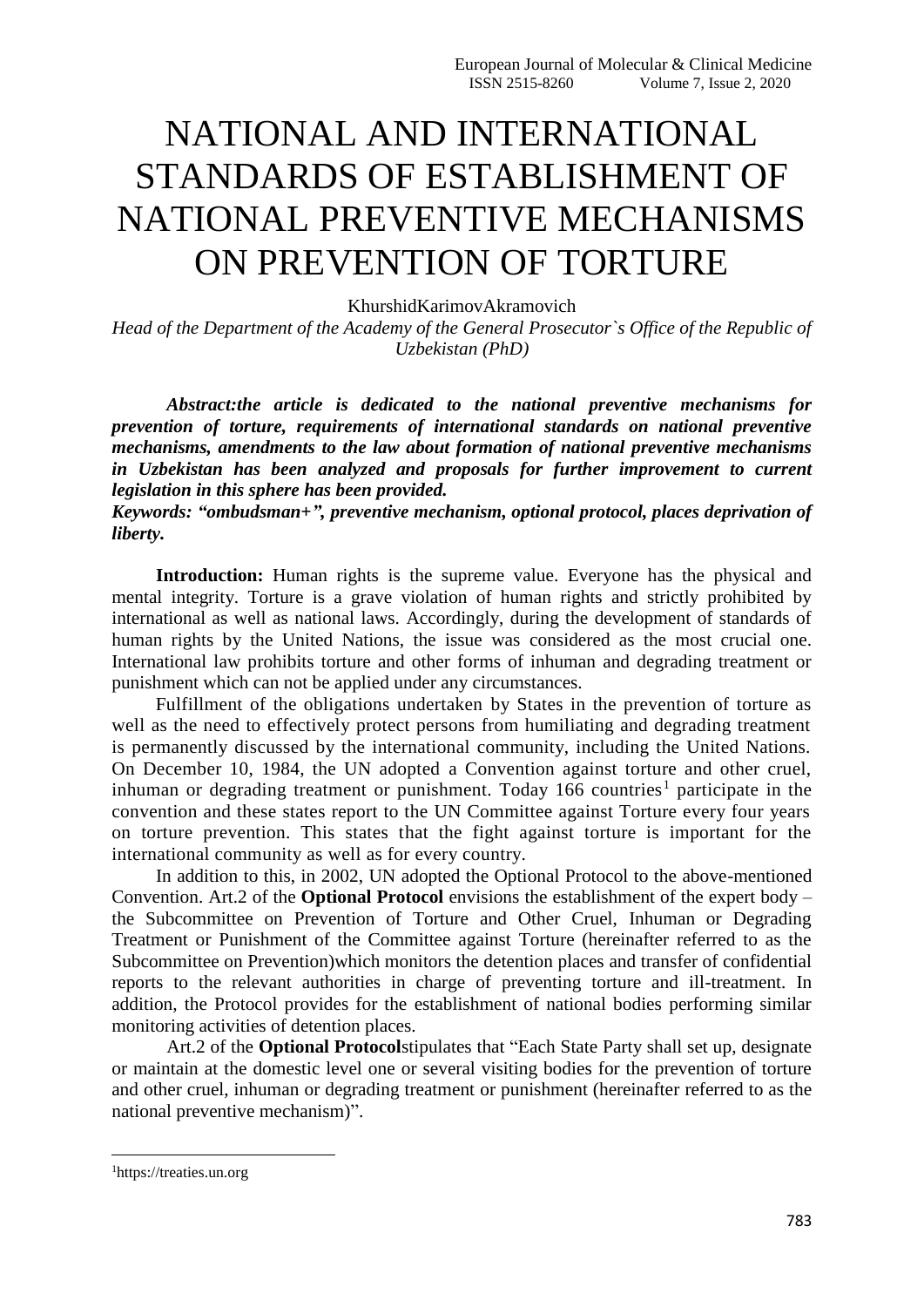National preventive mechanism(NPM) is directed to prevent torture and it has no power to start criminal case or investigate that case. So (NPM) is not pre-investigative one.

In accordance with the Art. 19.of the Optional Protocol the national preventive mechanism shall be granted at a minimum with the power:

(a) To regularly examine the treatment of the persons deprived of their liberty in places of detention as defined in article 4, with a view to strengthening, if necessary, their protection against torture and other cruel, inhuman or degrading treatment or punishment;

(b) To make recommendations to the relevant authorities with the aim of improving the treatment and the conditions of the persons deprived of their liberty and to prevent torture and other cruel, inhuman or degrading treatment or punishment, taking into consideration the relevant norms of the United Nations;

(c) To submit proposals and observations concerning existing or draft legislation.

In accordance with the Art. 4. Optional Protocol "Each State Party shall allow visits, in accordance with the present Protocol, by the mechanisms referred to in articles 2 and 3 to any place under its jurisdiction and control where persons are or may be deprived of their liberty, either by virtue of an order given by a public authority or at its instigation or with its consent or acquiescence (hereinafter referred to as places of detention). These visits shall be undertaken with a view to strengthening, if necessary, the protection of these persons against torture and other cruel, inhuman or degrading treatment or punishment.

For the purposes of the present Protocol, deprivation of liberty means any form of detention or imprisonment or the placement of a person in a public or private custodial setting which may not be left by a convict voluntarily without order of any judicial, administrative or other authority".

The Republic of Uzbekistan has chosen the Ombudsman+as the model for the establishment of a national preventive mechanism for the prevention of torture.

According to Article 20-9 of the Law of the Oliy Majlis of the Republic of Uzbekistan "On the Authorized Person for Human Rights (Ombudsman)"2.

Authorized Person for Human Rights (Ombudsman)takes measures to prevent torture and other cruel, inhuman or degrading treatment or punishment through regular visits to places of detention.

Authorized Person(AP) during his visit to places of detention:

receives information on the number of persons in custody;

**.** 

examines the conditions of detention and treatment of persons in custody;

holds meetings and conversations, including confidential ones, with persons in custody, as well as with employees of the administration of places of detention. At the same time, a protocol of these meetings and conversations is kept on the progress, if necessary, technical means are used;

gets acquainted and receives copies of documents confirming the legality of a person's detention;

requires the administration of places of detention to conduct a medical examination, provide medical, psychological and other assistance to a person in custody, only with his consent when carrying out these measures;

receives explanations from the administration of places of detention on issues of ensuring the rights, freedoms and legitimate interests of persons in custody;

takes immediate measures to suppress illegal actions (inaction) of the administration of places of detention;

<sup>&</sup>lt;sup>2</sup>. Law of the Oliy Majlis of the Republic of Uzbekistan "On the Authorized Person for Human Rights (Ombudsman)lex.uz/docs276159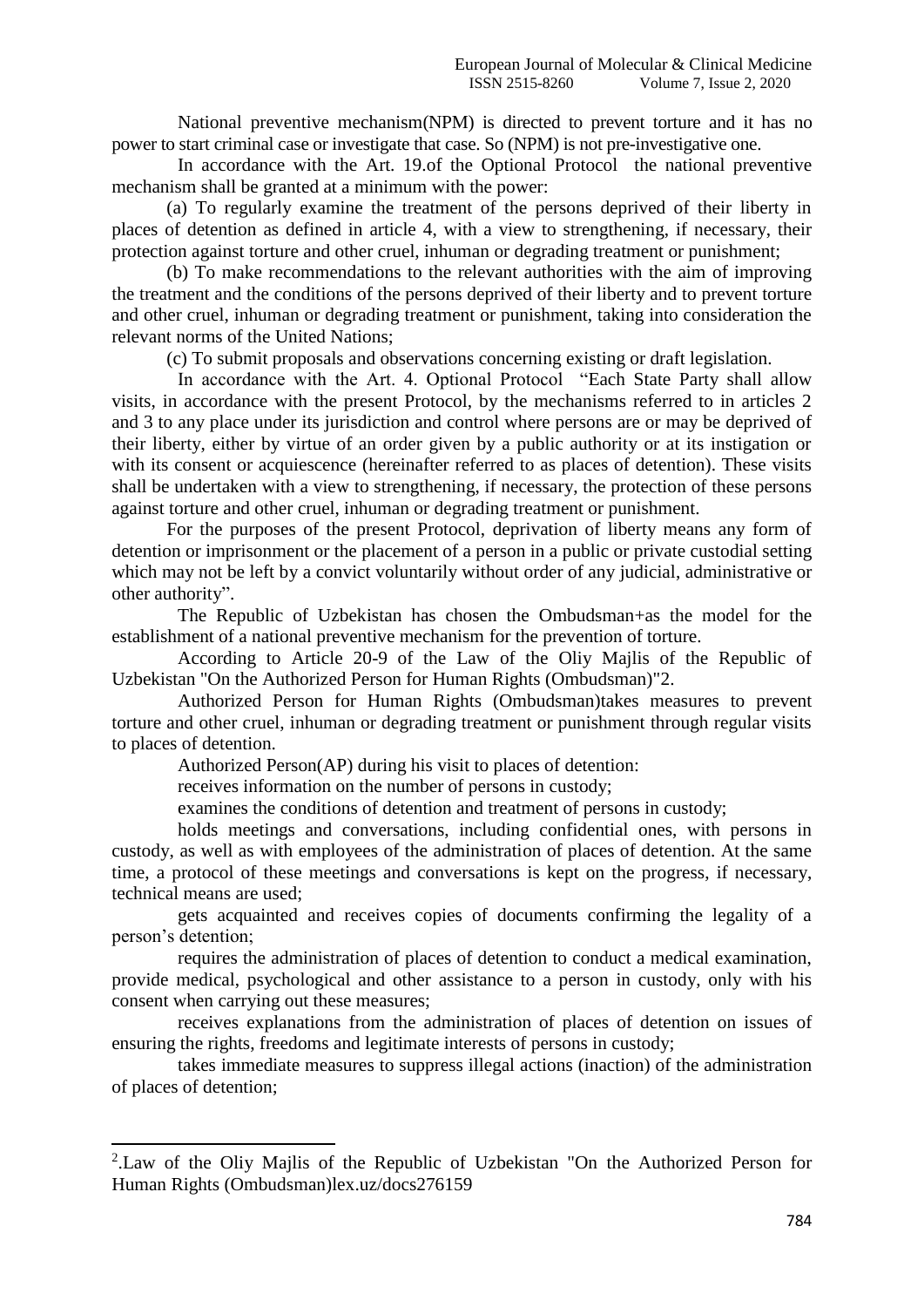draws up a conclusion on the conditions of detention of persons in custody and sends it to the relevant organizations or officials;

makes recommendations and suggestions to the relevant state bodies to improve their activities to prevent torture and other cruel, inhuman or degrading treatment or punishment.

It should be noted that the Authorized Person(AP) also takes the measures to prevent torture and other cruel, inhuman or degrading treatment or punishment in other places where the persons there cannot leave on their own free will.

And one of the main issue of the Optional Protocol is that "The States Parties to the present Protocol undertake to publish and disseminate the annual reports of the national preventive mechanisms".

It should be noted that theReport of the Authorized Person of the Oliy Majlis of the Republic of Uzbekistan for Human Rights (Ombudsman) for 2019 states about "The rights of detainees and the introduction of the National Preventive Mechanism"; "Activities of the Authorized Person for Human Rights to prevent the use of torture and other cruel, inhuman or degrading treatment or punishment.<sup>3</sup>".

Thus, in 2019, the Ombudsman carried out a total of 26 monitoring visits in penal institutions and pre-trial detention centers.

During the monitoring visits, collective (more than 3000) and individual (with 248 persons) meetings with persons in custody were held.

It should be noted that in 2019,as well as preliminary observations the Ombudsman's report on the fulfillment of the obligations of the UN Convention against Torture and Other Cruel, Inhuman or Degrading Treatment was submitted to the UN Committee on Combating Torture for the first time<sup>4</sup>.

## **Conclusion**

**.** 

The following conclusions can be drawn from the requirements set out in international standards for national preventive mechanisms.

The National Preventive Mechanism is an independent body that is not subordinate to any other body to which recommendations are given, so itprovides the submission of relevant information to the competent authorities for the prevention of torture, monitors the conditions of detention in prisons, and give the proposals to improvement of legislation in this area.

According to Article 20-9 of the Law "On the Authorized Person of the Oliy Majlis of the Republic of Uzbekistan for Human Rights (Ombudsman)":

To facilitate the work of the AP for the Prevention of Torture and Other Cruel, Inhuman or Degrading Treatment or Punishment, he creates an expert group. The regulation on the expert group is approved by the AP. But expert group's guarantee and competence are not stipulated directly in the Law.

In this regard, in order to ensure the effectiveness and improve the performance of NPM, the following recommendations are made:

The NPM should conduct periodic anonymous surveys of detainees in pre-trial detention facilities, pre-trial detention centers, special reception centers for administrative detainees, and penitentiaries, as well as implementation of the findings publication process;

A transparent procedure for the selection and appointment of NPM members, should be clearly defined by law about their power, guarantees of their activities, economic independence and the right to inviolability.

<sup>3</sup>Ombudsman.uz/uz/publication/1703/

<sup>4</sup>Ombudsman.uz/uz/publication/1703/